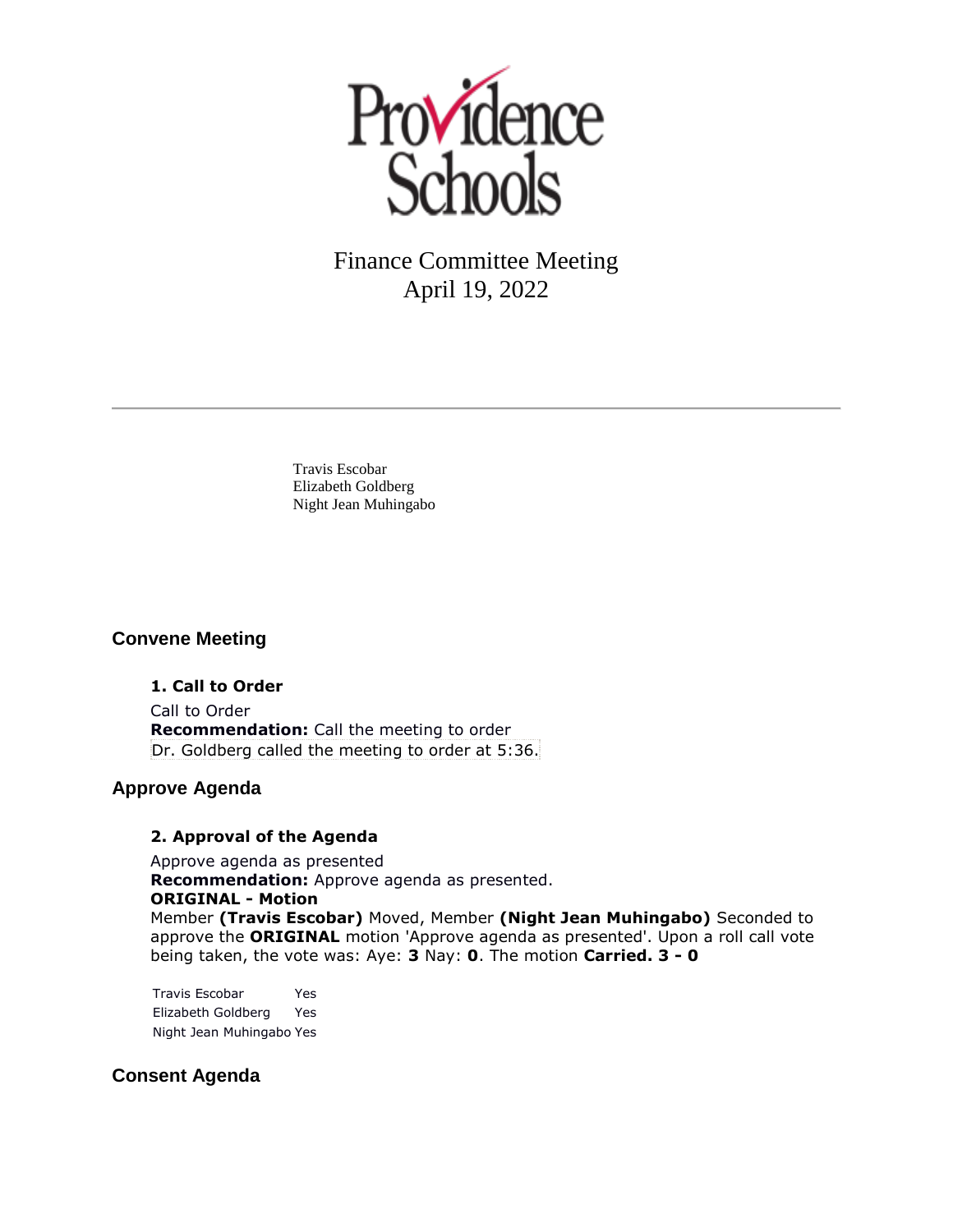

### **3. Approval of the Consent Agenda**

Items listed under Consent Agenda are considered routine and will be approved by a single motion. There will be no separate discussion of these items; however, any item may be removed from the Consent Agenda upon the request of any member of the Board and action upon separately.

**Recommendation:** Approve consent agenda as presented.

### **ORIGINAL - Motion**

Member **(Travis Escobar)** Moved, Member **(Night Jean Muhingabo)** Seconded to approve the **ORIGINAL** motion 'Approve consent agenda as presented'. Upon a roll call vote being taken, the vote was: Aye: **3** Nay: **0**. The motion **Carried. 3 - 0** 

Travis Escobar Yes Elizabeth Goldberg Yes Night Jean Muhingabo Yes

#### **4. Approval of Minutes - March 9, 2022**

Approval of Minutes - March 9, 2022 **Recommendation:** Approve minutes as presented **ORIGINAL - Motion** Member **(Travis Escobar)** Moved, Member **(Night Jean Muhingabo)** Seconded to approve the **ORIGINAL** motion 'Approve minutes as presented'. Upon a roll call vote being taken, the vote was: Aye: **3** Nay: **0**. The motion **Carried. 3 - 0** 

Travis Escobar Yes Elizabeth Goldberg Yes Night Jean Muhingabo Yes

# **Items Pulled from Consent Agenda**

## **Report on Contracts**

## **5. Latinos for Education FY23**

Contract with Latinos for Education for two fellowship programs (Latinx Teachers' Fellowship and Aspiring Latino Leaders Fellowship) in FY23 **Recommendation:** Administration recommends for approval Gina Daddario gave the report and answered questions. **ORIGINAL - Motion**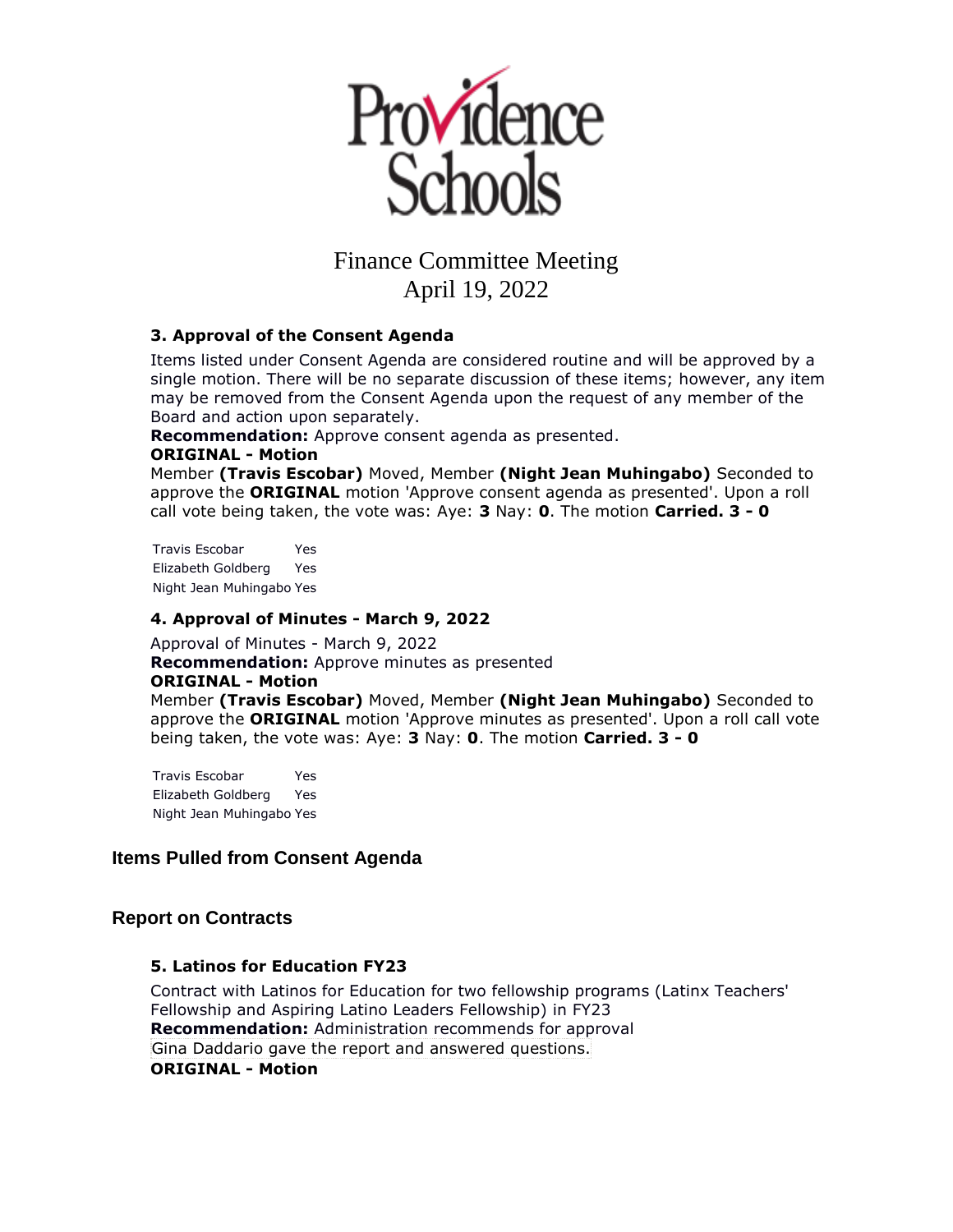

Member **(Travis Escobar)** Moved, Member **(Night Jean Muhingabo)** Seconded to approve the **ORIGINAL** motion 'Administration recommends for approval'. Upon a roll call vote being taken, the vote was: Aye: **3** Nay: **0**. The motion **Carried. 3 - 0** 

Travis Escobar Yes Elizabeth Goldberg Yes Night Jean Muhingabo Yes

#### **6. Teach for America FY23**

Contract with Teach for American for SY23 for recruitment and development of district staff

**Recommendation:** Administration recommends approval

Jacqueline gave the report and answered questions.

#### **ORIGINAL - Motion**

Member **(Travis Escobar)** Moved, Member **(Night Jean Muhingabo)** Seconded to approve the **ORIGINAL** motion 'Administration recommends approval'. Upon a roll call vote being taken, the vote was: Aye: **3** Nay: **0**. The motion **Carried. 3 - 0** 

Travis Escobar Yes Elizabeth Goldberg Yes Night Jean Muhingabo Yes

#### **7. Budget Update**

Budget Updates

**Recommendation:** No recommendation; Informational only. Chris Petisce gave the budget update presentation and answered questions.

#### **8. Amplify Education (Materials) SY23**

Purchase of materials from Amplify Education Inc. for Science K-8 **Recommendation:** Recommended for approval

Cynthis Ramirez gave the presentation and answered questions.

#### **ORIGINAL - Motion**

Member **(Travis Escobar)** Moved, Member **(Night Jean Muhingabo)** Seconded to approve the **ORIGINAL** motion 'Recommended for approval'. Upon a roll call vote being taken, the vote was: Aye: **3** Nay: **0**. The motion **Carried. 3 - 0** 

Travis Escobar Yes Elizabeth Goldberg Yes Night Jean Muhingabo Yes

#### **9. Handshake**

**Recommendation:** Administration Recommends approval